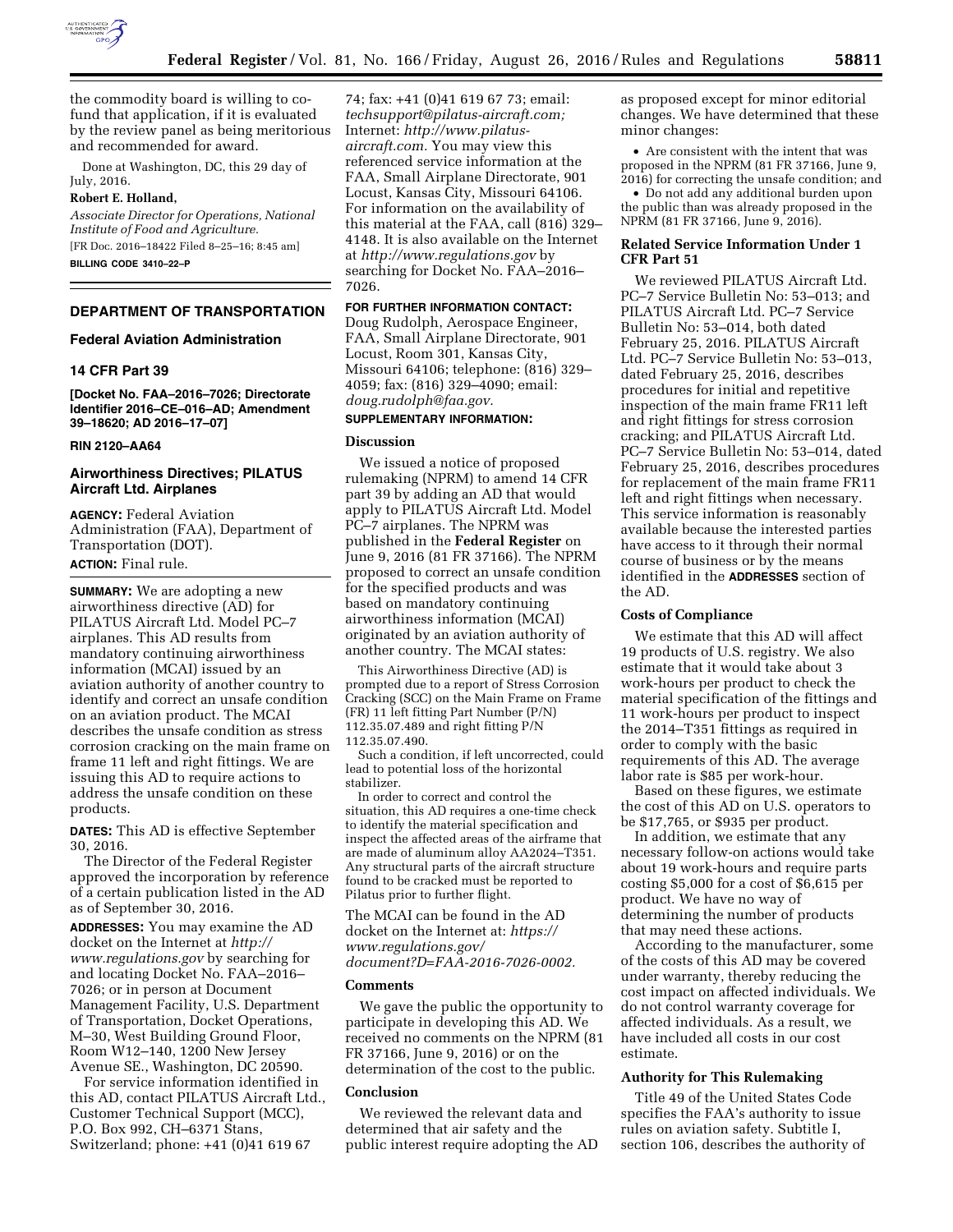the FAA Administrator. ''Subtitle VII: Aviation Programs,'' describes in more detail the scope of the Agency's authority.

We are issuing this rulemaking under the authority described in ''Subtitle VII, Part A, Subpart III, Section 44701: General requirements.'' Under that section, Congress charges the FAA with promoting safe flight of civil aircraft in air commerce by prescribing regulations for practices, methods, and procedures the Administrator finds necessary for safety in air commerce. This regulation is within the scope of that authority because it addresses an unsafe condition that is likely to exist or develop on products identified in this rulemaking action.

### **Regulatory Findings**

We determined that this AD will not have federalism implications under Executive Order 13132. This AD will not have a substantial direct effect on the States, on the relationship between the national government and the States, or on the distribution of power and responsibilities among the various levels of government.

For the reasons discussed above, I certify this AD:

(1) Is not a ''significant regulatory action'' under Executive Order 12866,

(2) Is not a ''significant rule'' under the DOT Regulatory Policies and Procedures (44 FR 11034, February 26, 1979),

(3) Will not affect intrastate aviation in Alaska, and

(4) Will not have a significant economic impact, positive or negative, on a substantial number of small entities under the criteria of the Regulatory Flexibility Act.

#### **Examining the AD Docket**

You may examine the AD docket on the Internet at *[http://](http://www.regulations.gov) [www.regulations.gov](http://www.regulations.gov)* by searching for and locating Docket No. FAA–2016– 7026; or in person at the Docket Management Facility between 9 a.m. and 5 p.m., Monday through Friday, except Federal holidays. The AD docket contains the NPRM, the regulatory evaluation, any comments received, and other information. The street address for the Docket Office (telephone (800) 647– 5527) is in the **ADDRESSES** section. Comments will be available in the AD docket shortly after receipt.

# **List of Subjects in 14 CFR Part 39**

Air transportation, Aircraft, Aviation safety, Incorporation by reference, Safety.

# **Adoption of the Amendment**

Accordingly, under the authority delegated to me by the Administrator, the FAA amends 14 CFR part 39 as follows:

# **PART 39—AIRWORTHINESS DIRECTIVES**

■ 1. The authority citation for part 39 continues to read as follows:

**Authority:** 49 U.S.C. 106(g), 40113, 44701.

## **§ 39.13 [Amended]**

■ 2. The FAA amends § 39.13 by adding the following new AD:

**2016–17–07 PILATUS Aircraft Ltd.:**  Amendment 39–18620; Docket No. FAA–2016–7026; Directorate Identifier 2016–CE–016–AD.

#### **(a) Effective Date**

This airworthiness directive (AD) becomes effective September 30, 2016.

#### **(b) Affected ADs**

None.

# **(c) Applicability**

This AD applies to PILATUS Aircraft Ltd. Model PC–7 airplanes, manufacturer serial numbers (MSN) 101 through 618, certificated in any category.

### **(d) Subject**

Air Transport Association of America (ATA) Code 53: Fuselage.

### **(e) Reason**

This AD was prompted by mandatory continuing airworthiness information (MCAI) originated by an aviation authority of another country to identify and correct an unsafe condition on an aviation product. The MCAI describes the unsafe condition as stress corrosion cracking on the main frame on frame 11 left and right fittings, which can cause potential loss of the horizontal stabilizer. We are issuing this proposed AD to detect and correct stress corrosion cracking on the frame 11 left and right fittings.

# **(f) Actions and Compliance**

Unless already done, do the actions in paragraphs  $(f)(1)$  through  $(4)$  of this AD:

(1) Within the next 120 days after September 30, 2016 (the effective date of this AD), check the material specification of the Frame (FR) 11 left fitting part number (P/N) 112.35.07.489 and the FR 11 right fitting P/ N 112.35.07.490 following the Accomplishment Instructions in paragraph 3.B. of PILATUS Aircraft Ltd. PC–7 Service Bulletin No: 53–013, dated February 25, 2016.

(2) If fittings made of aluminum alloy AA2124–T851 are found during the inspection required by paragraph (f)(1) of this AD, within 30 days after the inspection or within the next 30 days after September 30, 2016 (the effective date of this AD), whichever occurs later, report the inspection results following the reporting requirements in paragraph 3.D. of PILATUS Aircraft Ltd.

PC–7 Service Bulletin No: 53–013, dated February 25, 2016.

(3) If fittings made of aluminum alloy AA2024–T351 are found during the inspection required by paragraph (f)(1) of this AD, before further flight, and repetitively thereafter at intervals not to exceed 12 months, inspect FR 11 left fitting, P/N 112.35.07.489 and the FR 11 right fitting, P/ N 112.35.07.490, for cracks following the Accomplishment Instructions in paragraph 3.C. of PILATUS Aircraft Ltd. PC–7 Service Bulletin No: 53–013, dated February 25, 2016.

(4) If cracks are found during any inspection required in paragraph (f)(3) of this AD, before further flight, replace the fittings following the Accomplishment Instructions in paragraph 3 of PILATUS Aircraft Ltd. PC– 7 Service Bulletin No: 53–014, dated February 25, 2016.

### **(g) Other FAA AD Provisions**

The following provisions also apply to this AD:

(1) *Alternative Methods of Compliance (AMOCs):* The Manager, Standards Office, FAA, has the authority to approve AMOCs for this AD, if requested using the procedures found in 14 CFR 39.19. Send information to ATTN: Doug Rudolph, Aerospace Engineer, FAA, Small Airplane Directorate, 901 Locust, Room 301, Kansas City, Missouri 64106; telephone: (816) 329–4059; fax: (816) 329– 4090; email: *[doug.rudolph@faa.gov.](mailto:doug.rudolph@faa.gov)* Before using any approved AMOC on any airplane to which the AMOC applies, notify your appropriate principal inspector (PI) in the FAA Flight Standards District Office (FSDO), or lacking a PI, your local FSDO.

(2) *Airworthy Product:* For any requirement in this AD to obtain corrective actions from a manufacturer or other source, use these actions if they are FAA-approved. Corrective actions are considered FAA-approved if they are approved by the State of Design Authority (or their delegated agent). You are required to assure the product is airworthy before it is returned to service.

(3) *Reporting Requirements:* For any reporting requirement in this AD, a federal agency may not conduct or sponsor, and a person is not required to respond to, nor shall a person be subject to a penalty for failure to comply with a collection of information subject to the requirements of the Paperwork Reduction Act unless that collection of information displays a current valid OMB Control Number. The OMB Control Number for this information collection is 2120–0056. Public reporting for this collection of information is estimated to be approximately 5 minutes per response, including the time for reviewing instructions, completing and reviewing the collection of information. All responses to this collection of information are mandatory. Comments concerning the accuracy of this burden and suggestions for reducing the burden should be directed to the FAA at: 800 Independence Ave. SW., Washington, DC 20591, Attn: Information Collection Clearance Officer, AES–200.

#### **(h) Related Information**

Refer to Federal Office of Civil Aviation (FOCA) AD HB–2016–001, dated May 17,